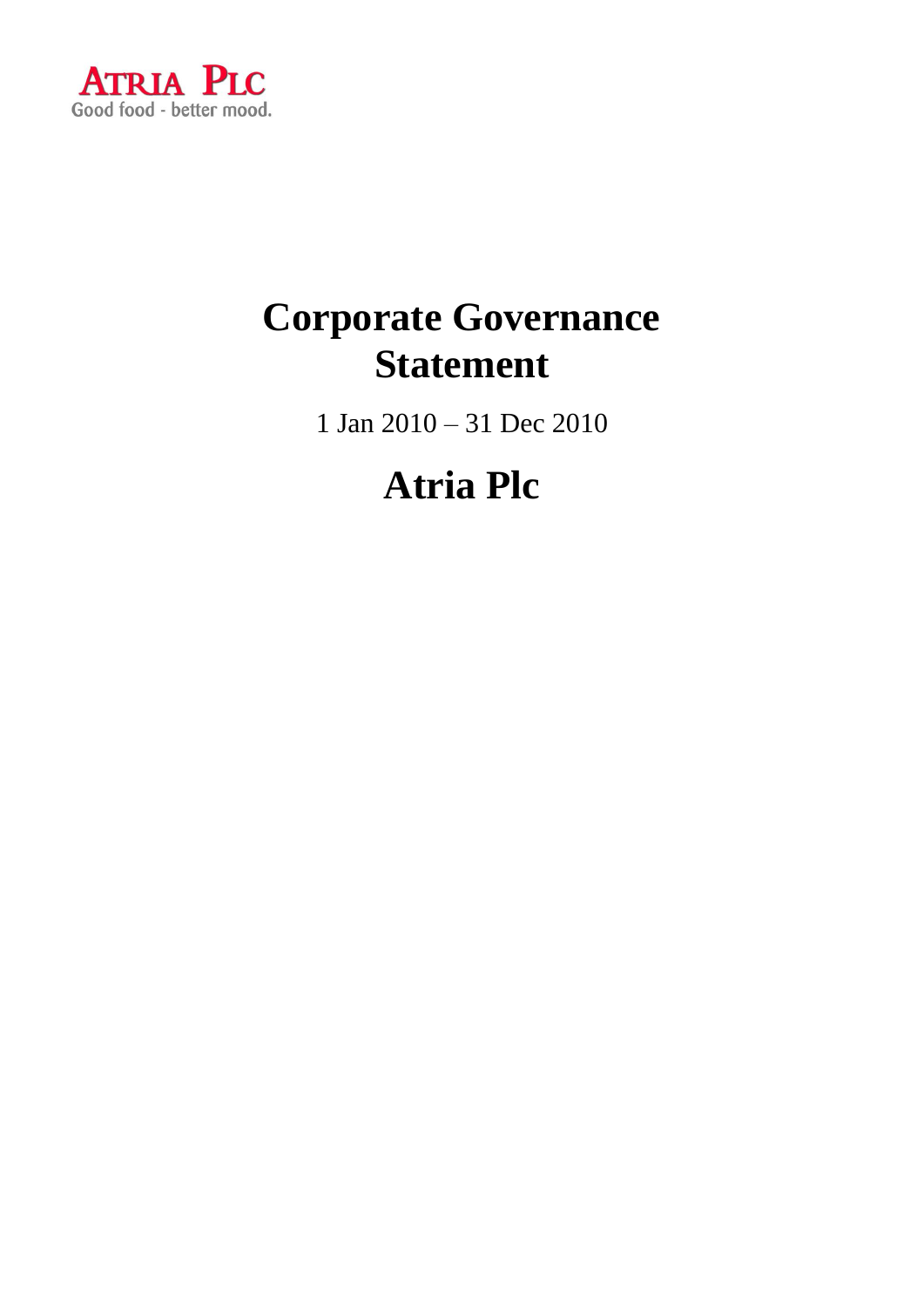

| 2                                                                                   |  |  |  |
|-------------------------------------------------------------------------------------|--|--|--|
| 3                                                                                   |  |  |  |
|                                                                                     |  |  |  |
| 5 <sup>5</sup>                                                                      |  |  |  |
|                                                                                     |  |  |  |
|                                                                                     |  |  |  |
|                                                                                     |  |  |  |
| A description of the main features of the internal control and risk management<br>7 |  |  |  |
|                                                                                     |  |  |  |
|                                                                                     |  |  |  |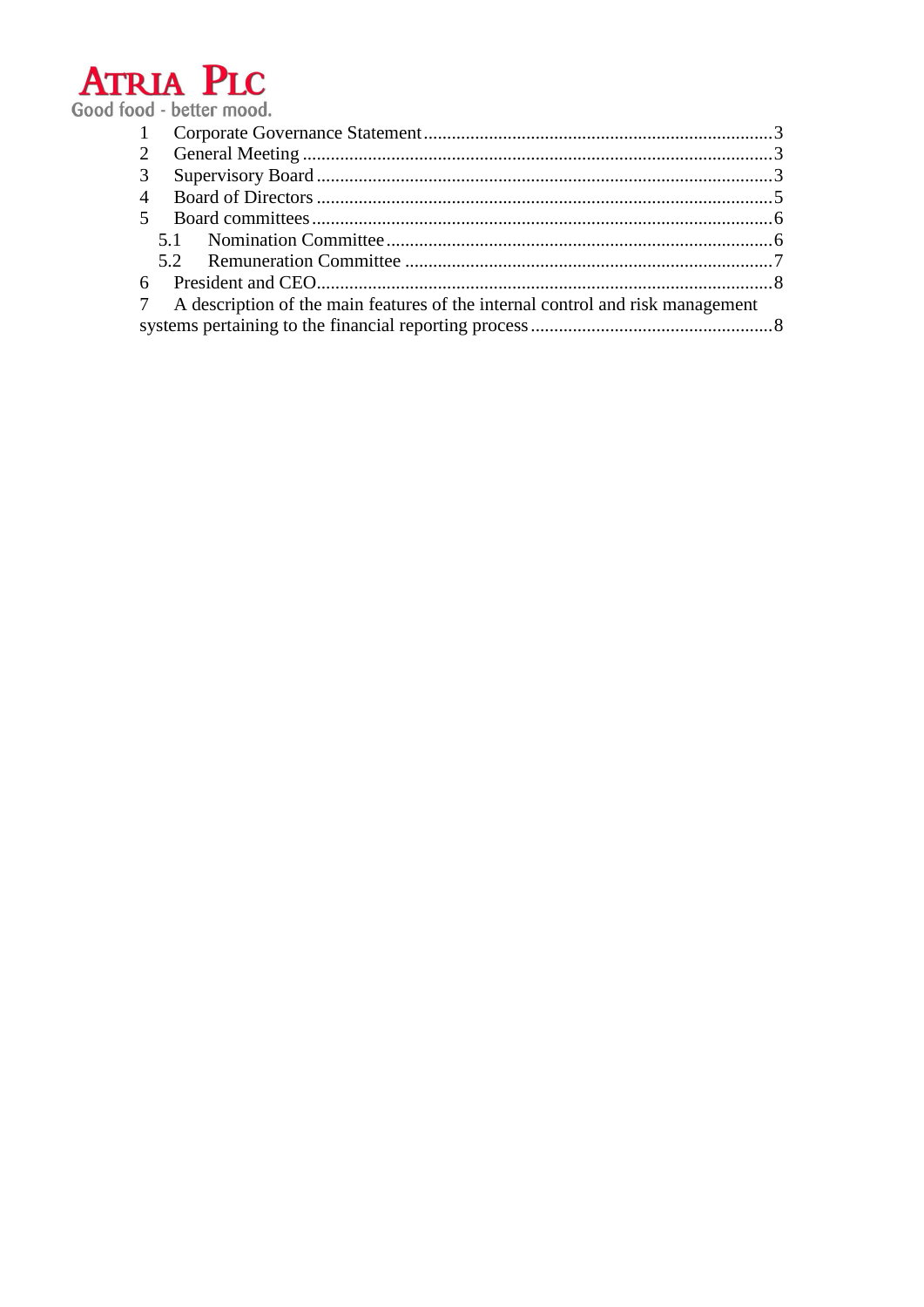

#### <span id="page-2-0"></span>**1 Corporate Governance Statement**

Atria Plc ("Atria" or the "company") is a Finnish public company, and the responsibilities and obligations of its governing bodies are determined by Finnish law. The parent company, Atria Plc, and its subsidiaries constitute the international Atria Group. The company is domiciled in Kuopio.

Responsibility for the administration and operations of Atria Group lies with the governing bodies of the parent, Atria Plc. These are the General Meeting, Supervisory Board, Board of Directors and the President and CEO.

Atria's decision-making and corporate governance are in compliance with the Finnish Companies Act, regulations applied to publicly listed companies, Atria Plc's [Articles of Association,](http://www.atria.fi/asp/empty.asp?P=1114&VID=default&SID=239806568096675&S=0&C=20721) and NASDAQ OMX Helsinki Ltd's rules and guidelines. Atria follows the Finnish Corporate Governance Code. The full Corporate Governance Code may be viewed at [www.cgfinland.fi.](http://www.cgfinland.fi/) In accordance with the Comply or Explain principle, the company departs from the recommendations of the Code as follows:

- The company has a Supervisory Board.
- As an exception to recommendation 8, Atria's Supervisory Board elects the Board of Directors in accordance with the Articles of Association.
- As an exception to recommendation 10, the term of a Board member is three (3) years in accordance with Atria's Articles of Association.

Atria Plc has prepared the corporate governance statement in accordance with the recommendation of the Finnish Corporate Governance Code. The statement has been prepared as a report separate from the annual report. Atria Plc's Board of Directors has reviewed this statement.

Additional information on Atria's administration can be found on the company's website at [www.atriagroup.com](http://www.atriagroup.com/) and in the Annual Report. Additionally, major risks and uncertainties that the Board of Directors is aware of can be found on the website and in the report by the Board of Directors.

#### <span id="page-2-1"></span>**2 General Meeting**

The General Meeting is Atria Plc's supreme decision-making body. At the General Meeting, shareholders decide on the approval of the financial statements and the use of the profit shown on the balance sheet; discharging of the members of the Board of Directors and of the Supervisory Board, as well as the President and CEO, from liability; the number of members of the Supervisory Board, and their election and remuneration; and the election of one or more auditors and the fees for auditing.

#### <span id="page-2-2"></span>**3 Supervisory Board**

In accordance with Atria Plc's Articles of Association, the company has a Supervisory Board elected by the General Meeting. The Supervisory Board consists of a minimum of 18 and a maximum of 21 members, who are elected for terms of three years. The Supervisory Board meets three times a year on average. Shareholders of the company representing more than 50% of the votes have expressed their contentment with the current model based on the Supervisory Board because it brings a far-reaching perspective on the company's operations and decision-making.

The duties of the Supervisory Board are specified in the Finnish Companies Act and Atria Plc's Articles of Association. The key duties of the Supervisory Board are to: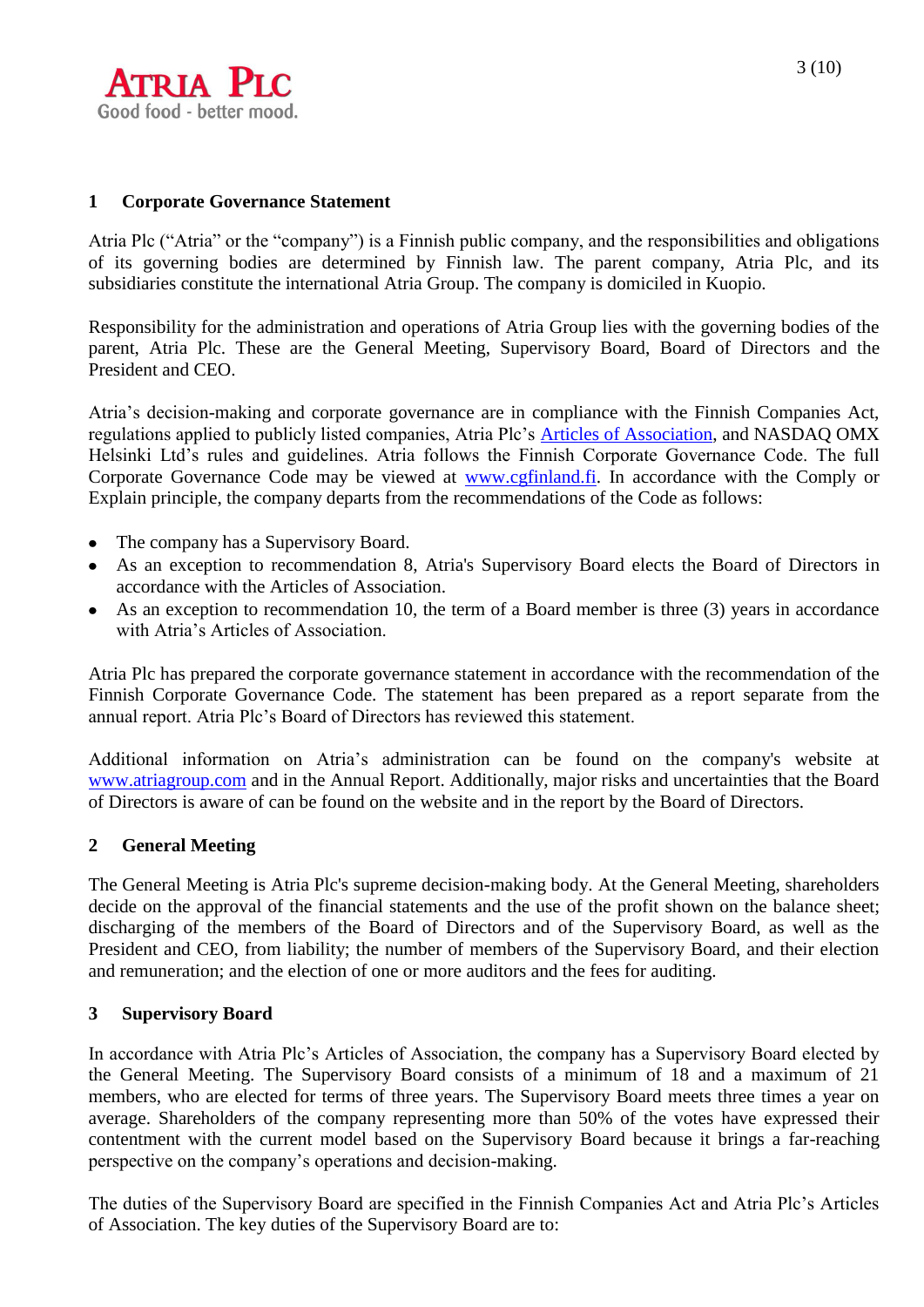# **ATRIA PLC**

Good food - better mood.

- Supervise the administration of the company by the Board of Directors and the CEO
- Elect the members of the Board of Directors as well as decide which of the members shall act as the Chairman and Deputy Chairman of the Board of Directors, and decide on their remuneration
- Issue instructions to the Board of Directors on matters that are of far-reaching consequence or important in principle.
- Submit its statement on the financial statements and auditors' report to the Annual General Meeting.

In 2010, the members of Atria Plc's Supervisory Board were the following:

Chairman of the Supervisory Board:

• Ari Pirkola born 1959, Farmer, member since 2008

Vice Chairman of the Supervisory Board:

• Seppo Paavola born 1962, Farmer, member since 2006

#### Members:

- Juha-Matti Alaranta born 1965, Farmer, member since 2000
- Juho Anttikoski born 1970, Farmer, member since 2009
- $\bullet$ Mika Asunmaa born 1970, Farmer, member since 2005
- Lassi-Antti Haarala born 1966, Agrologist, Farmer, member since 2002
- Juhani Herrala born 1959, Farmer, member since 2002
- Henrik Holm born 1966, Farmer, member since 2002  $\bullet$
- Veli Hyttinen born 1973, Agrologist, Farmer, member since 2010  $\bullet$
- $\bullet$ Pasi Ingalsuo born 1966, Agrologist, Farmer, member since 2004
- Juha Kiviniemi born 1972, MSc (Agric.), Farmer, member since 2010  $\bullet$
- Veli Koivisto born 1952, Farmer, member since 2006
- Teuvo Mutanen born 1965, Provincial Secretary, Agricultural Entrepreneur, member since  $\bullet$ 2007
- Mika Niku born 1970, Farmer, member since 2009
- Heikki Panula born 1955, MSc (Agric.), Farmer, member since 2005
- Pekka Parikka born 1951, Farmer, member since 2008
- Juho Tervonen born 1950, Farmer, member since 2001  $\bullet$
- Tomi Toivanen born 1954, Farmer, member since 2009  $\bullet$
- Timo Tuhkasaari born 1965, Farmer, member since 2002.  $\blacktriangle$

All members of Atria Plc's Supervisory Board are members of the administrative bodies of the company's major shareholders Lihakunta, Itikka Co-operative and Pohjanmaan Liha Co-operative. All members of the Supervisory Board are independent of the company and dependent on the company's major shareholders.

In 2010, Atria Plc's Supervisory Board met three (3) times, and the average attendance percentage of the members was 96.5.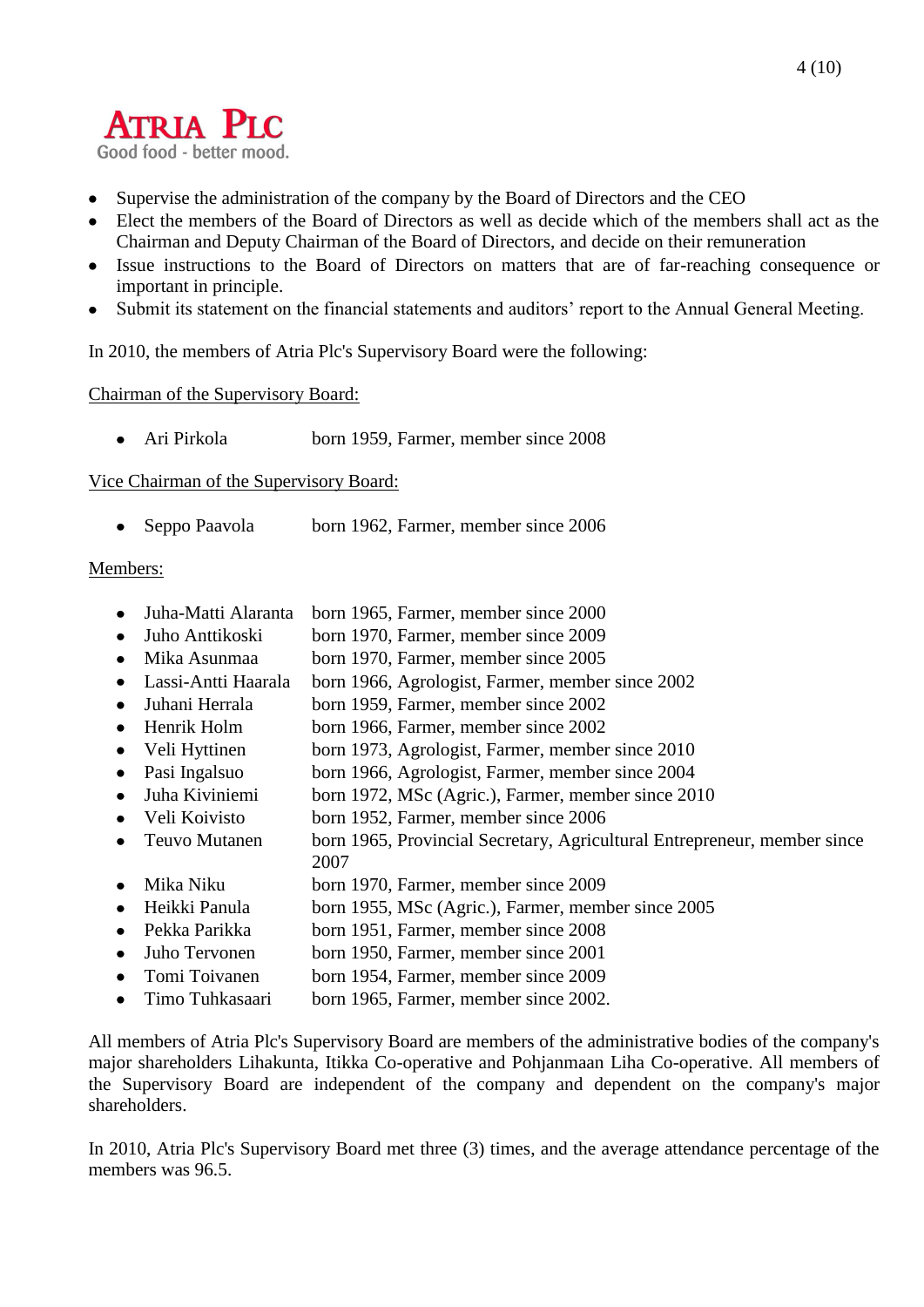### **ATRIA PLC** Good food - better mood.

<span id="page-4-0"></span>**4 Board of Directors** 

In accordance with the Articles of Association, Atria's Board of Directors shall have a minimum of five (5) and a maximum of seven (7) members. As an exception to recommendation 8 and in line with the Articles of Association, the Supervisory Board elects the members of the Board of Directors and decides which of the members shall act as the Chairman and Vice Chairman of the Board of Directors and decides on their remuneration. Shareholders of the company representing more than 50% of the votes have expressed their satisfaction with the current practice, complying with the Articles of Association, whereby the members of the Board of Directors are appointed by the Supervisory Board.

The term of office of a member of Atria's Board of Directors differs from the term of one year specified in recommendation 10. As per the Articles of Association, the term of a member of the Board of Directors is three (3) years. Shareholders representing more than 50% of the votes have stated that the term of three years is appropriate for the long-term development of the company and have not seen the need to shorten the term from that specified in the Articles of Association.

#### *Duties of the Board of Directors*

Atria's Board of Directors shall ensure the appropriate organisation of the company's administration, operations, accounting and supervision of asset management. To this end, the Board of Directors has adopted written rules of procedure concerning the duties of the Board, the matters to be dealt with, meeting practices and the decision-making procedure. According to these rules, the Board of Directors discusses and decides on significant matters related to the company's strategy, investments, organisation and financing. The rules of procedure lay down the following key duties for the Board of Directors:

- Approve the strategic goals and guidelines for the Group and its business units
- Approve the budgets and business plans for the Group and business units
- Decide on the investment plan for each calendar year and approve major investments (i.e., investments exceeding one million euros)
- Approve major M&A and restructuring operations
- Approve the Group's operating principles for important elements of management and supervision
- Discuss and adopt interim reports and financial statements
- Prepare the items to be dealt with at General Meetings and ensure that decisions are implemented
- Approve the audit plan for internal auditing
- Appoint the CEO and decide on his or her remuneration and other benefits
- At the CEO's proposal, approve the hiring of his or her direct subordinates and the principal terms of their employment contracts
- Approve the organisational structure and the key principles of incentive schemes
- Monitor and evaluate the CEO's performance
- Decide on other matters that are important in view of the size of the Group and that are not part of day-to-day operations, such as considerable expansion or contraction of business or other material changes in operations, and the sale and pledging of fixed assets
- Decide on other matters which, under the Finnish Companies Act, fall within the remit of the Board of Directors
- Perform the Audit Committee's duties referred to in recommendation 27 of the Corporate Governance Code.

The Board of Directors evaluates its operation and working methods regularly through self-evaluation once a year.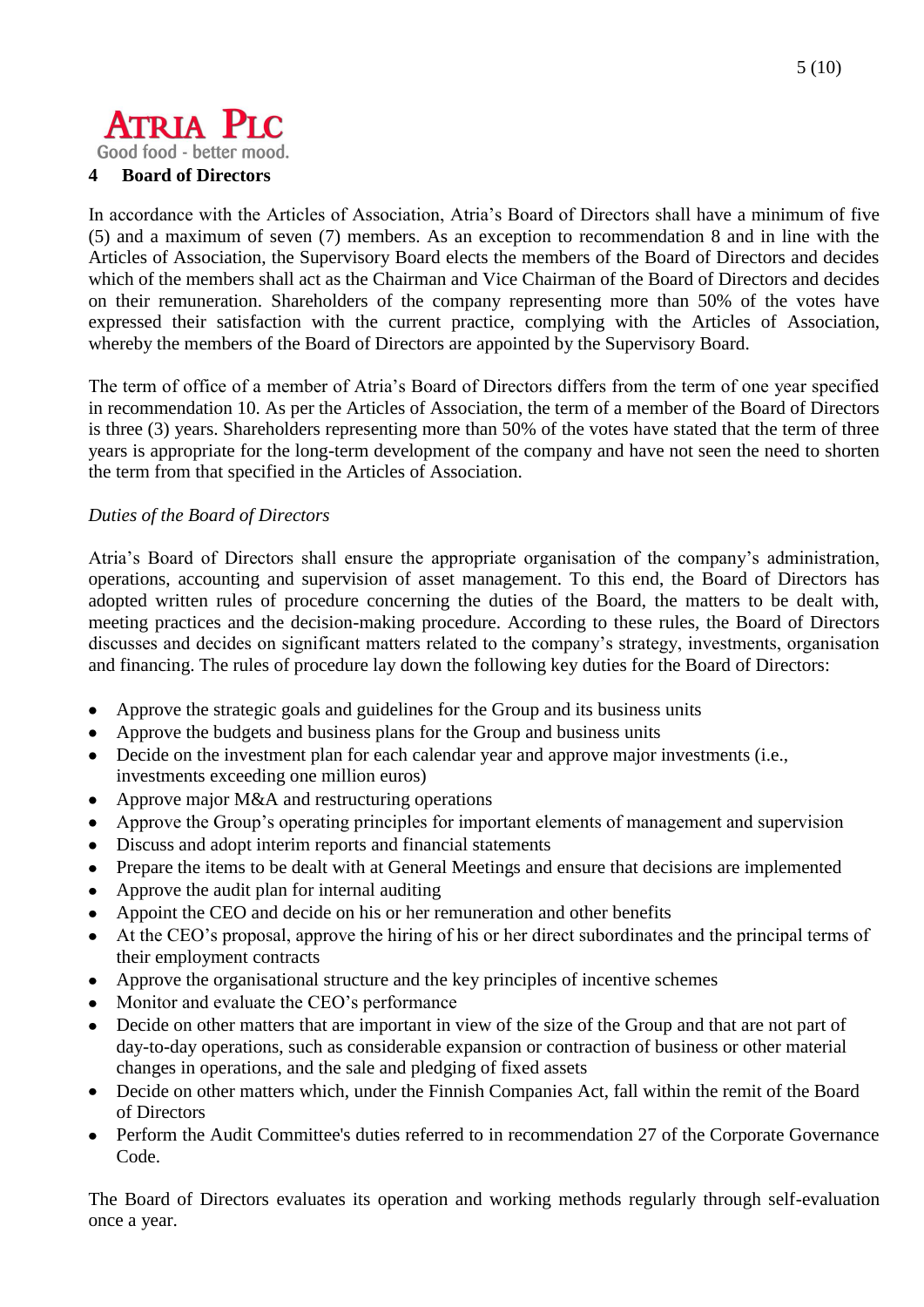### **ATRIA PLC**

Good food - better mood.

Additional information on the Board of Directors and its committees as well as on remuneration principles can be found on the company's website [www.atriagroup.com](http://www.atriagroup.com/) and in the Annual Report.

*Composition of the Board of Directors in 2010*

In 2010, the members of Atria Plc's Board of Directors were the following:

| Martti Selin     | Chairman, born 1946, Farmer, meat producer                                  |
|------------------|-----------------------------------------------------------------------------|
|                  | independent of the company and dependent on major shareholders              |
| Timo Komulainen  | Vice Chairman, born 1953, Agrologist, Farmer                                |
|                  | independent of the company and dependent on major shareholders              |
| Tuomo Heikkilä   | Member, born 1948, Farmer                                                   |
|                  | independent of the company and dependent on major shareholders              |
| Esa Kaarto       | Member, born 1959, MSc (Agric.), Farmer                                     |
|                  | independent of the company and dependent on major shareholders              |
| Runar Lillandt   | Member up to 18 June 2010, born 1944, Farmer                                |
|                  | independent of the company and dependent on major shareholders              |
| Maisa Romanainen | Member since 18 June 2010, born 1967, M.Sc. (Econ.), Department Store Group |
|                  | Manager of Stockmann plc, Group Vice President                              |
|                  | independent of the company and of major shareholders                        |
| Harri Sivula     | Member, born 1962, M.Sc. (Admin.), Vice President, Restel Oy Group          |
|                  | independent of the company and of major shareholders                        |
| Matti Tikkakoski | Member, born 1953, MSc (Econ.), President and CEO, Atria Plc                |
|                  | dependent on the company and independent of major shareholders              |

The majority of the members of the company's Board of Directors are independent of the company. Harri Sivula and Maisa Romanainen are independent of the company and its major shareholders, Matti Tikkakoski is the President and CEO of the company, and Martti Selin, Timo Komulainen, Tuomo Heikkilä, Esa Kaarto, Runar Lillandt and Ilkka Yliluoma are members of the administrative bodies of the company's major shareholders – Lihakunta, Itikka Co-operative and Pohjanmaan Liha Co-operative. In 2010, Atria Plc's Board of Directors met 15 times. The average meeting attendance percentage of the Board of Directors was 98,7.

#### <span id="page-5-0"></span>**5 Board committees**

The Board of Directors may set up committees to handle duties designated by the Board. The Board shall approve the rules of procedure for the committees. The committees of the Board of Directors are the Nomination Committee and the Remuneration Committee, whose members are elected by the Board from amongst its members according to the rules of procedure of the committee. The committees have no autonomous decision-making power. Decisions are made by the Board of Directors based on the committees' preparations. The committees shall report on their work to the Board of Directors, which also supervises the operations of the committees.

#### <span id="page-5-1"></span>**5.1 Nomination Committee**

The Nomination Committee consists of the Chairmen of the Supervisory Board and the Board of Directors and one member of the Board of Directors elected by the Board itself. In accordance with recommendation 29 of the Corporate Governance Code, the company's President and CEO or the members of the Board of Directors who belong to the company's other management shall not be elected as members of the Nomination Committee.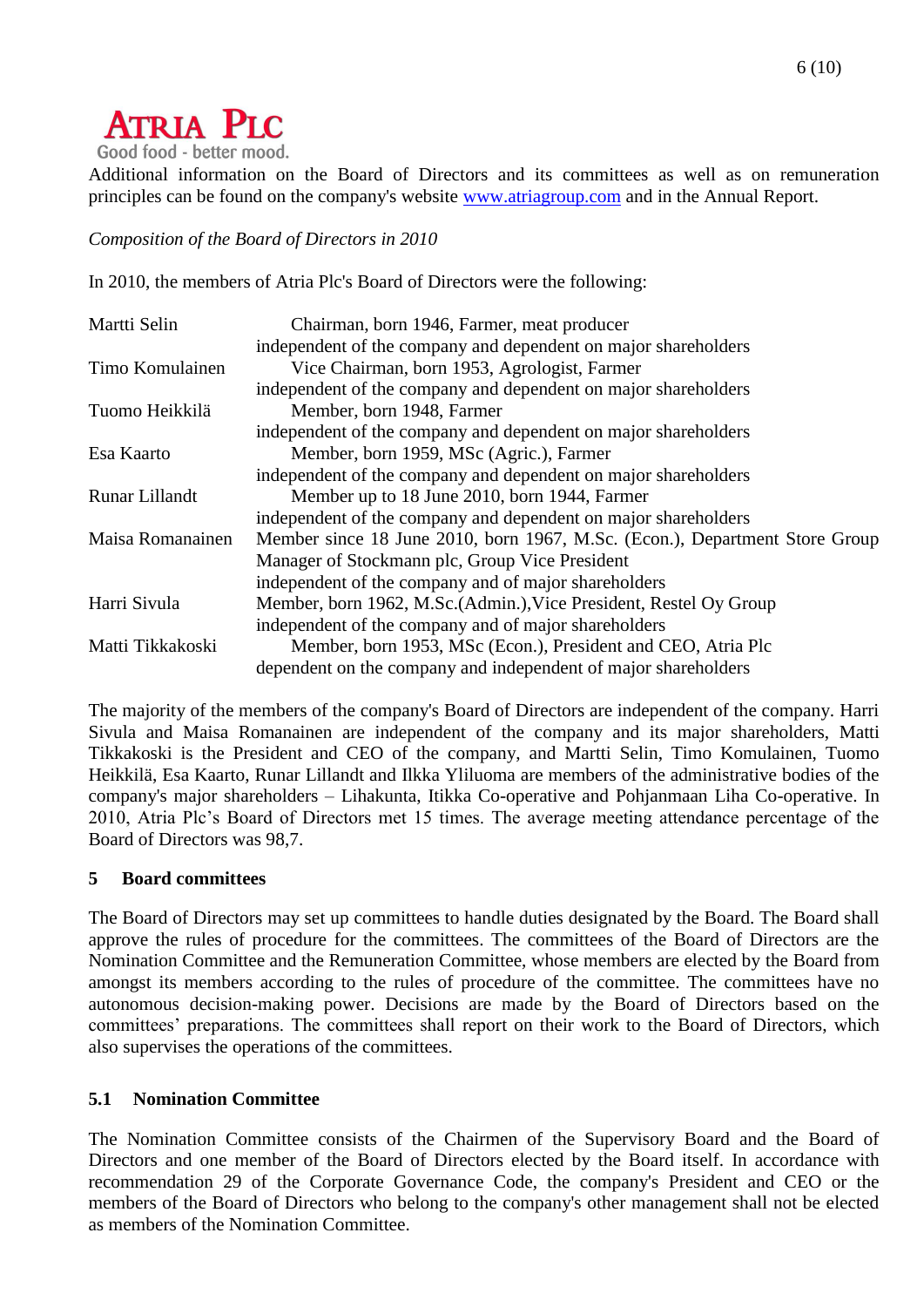

According to the rules of procedure, the duties of the Nomination Committee are as follows:

- prepares a proposal to be made to the Supervisory Board regarding new members of the Board of  $\bullet$ **Directors**
- prepares all matters related to the fees and bonuses to be paid to the members of the Board of **Directors**
- looks for candidates to fill vacant seats in the Board of Directors
- makes a proposal to the Supervisory Board regarding new members of the Board of Directors
- makes the preparations for the nomination of the President and CEO and Vice President  $\bullet$
- $\bullet$ makes the preparations for the mapping of the successors to the President and CEO and Vice President
- performs other duties separately assigned to the Nomination Committee by the Board of Directors.

In 2010, the Chairman of the Nomination Committee was Ari Pirkola and the other members were Martti Selin and Maisa Romanainen. All members of the Nomination Committee are independent of the company. Maisa Romanainen is also independent of the major shareholders. The Committee met two (2) times in 2010. All members of the Committee attended all meetings.

#### <span id="page-6-0"></span>**5.2 Remuneration Committee**

The Remuneration Committee consists of the Chairman, Vice Chairman and one member of the Board of Directors elected by the Board itself. In accordance with recommendation 32 of the Corporate Governance Code, the President and CEO or people belonging to the company's other management shall not be elected as members of the Remuneration Committee.

The aim of the Remuneration Committee is to ensure the objectivity of decision-making, enhance the achievement of the company's goals through bonus schemes, increase the company's value and ensure that bonus schemes are transparent and systematic. The aim of the Remuneration Committee is also to ensure that the merit pay systems are connected with the company's strategy and the results obtained.

According to the rules of procedure, the duties of the Remuneration Committee are as follows:

- prepares the terms of employment of the President and CEO and Vice President and brings them before the Board of Directors
- prepares the remuneration, fees and other employment benefits of the directors that report to the  $\bullet$ President and CEO and brings them before the Board of Directors
- prepares the forms and criteria of the bonus and incentive schemes of top management and brings  $\bullet$ them before the Board of Directors
- prepares the content and group assignments of the pension programmes of the company's  $\bullet$ management and brings them before the Board of Directors
- submits its statement on the bonus arrangements for the whole personnel before their approval and  $\bullet$ assesses their functionality and the achievement of the goals of the systems
- if required, discusses possible interpretation problems related to the application of the approved  $\bullet$ bonus schemes and recommends a solution
- if required, reviews information to be published in the financial statements and, where applicable,  $\bullet$ in other bonus-related documents
- performs other duties separately assigned to it by the Board of Directors. $\bullet$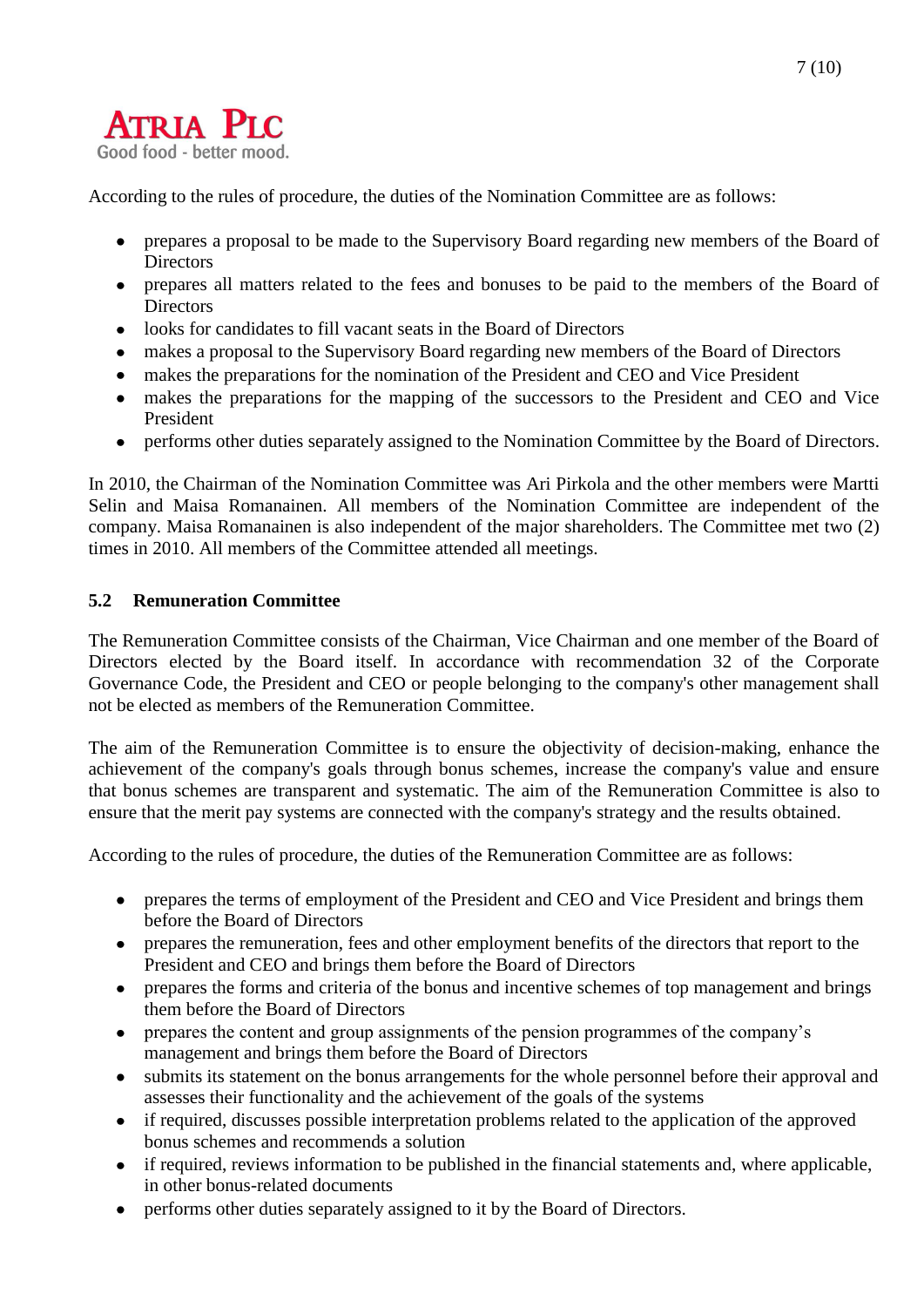

In 2010, the Chairman of the Remuneration Committee was Martti Selin and the other members were Timo Komulainen and Harri Sivula. All members of the Remuneration Committee are independent of the company. Harri Sivula is also independent of the major shareholders. The Remuneration Committee met four (4) times in 2010. All members of the Committee attended all meetings.

#### <span id="page-7-0"></span>**6 President and CEO**

The company has a President and CEO. in charge of managing the company's operations in accordance with the instructions and orders issued by the Board of Directors, as well as informing the Board of Directors of the development of the company's operations and financial performance. The President and CEO also sees to the organisation of the company's day-to-day administration and ensures reliable asset management. The President and CEO is appointed by the Board of Directors, which decides on the terms of his or her employment.

Matti Tikkakoski is the company's President and CEO. He was born in 1953 and holds a M.Sc. (Econ.) degree. Additional information on the President and CEO and the principles of his remuneration can be found on the company's website [www.atriagroup.com](http://www.atriagroup.com/) and in the Annual Report.

Additional information: Matti Tikkakoski resigned as President and CEO of Atria Plc on 4 March 2011. He also resigned from the Board of Directors. Juha Gröhn, M.Sc. (Food Sc.), was appointed President and CEO.

#### <span id="page-7-1"></span>**7 A description of the main features of the internal control and risk management systems pertaining to the financial reporting process**

Atria's internal control includes comprehensive risk management and independent internal audit. The purpose of internal control is to ensure that Atria's operations are efficient and in line with the company's strategy, all financial and operational reports are reliable, the Group's operations are legal and the company's internal principles and codes of conduct are complied with. The internal control pertaining to the financial reporting process is part of the overall picture of Atria's internal control, which is introduced in more detail in the Annual Report and on the website (add link).

The purpose of the internal control and risk management systems pertaining to financial reporting is to ensure the reliability of financial reporting to a sufficient extent and that the financial statements have been drawn up in accordance with legislation, the International Financial Reporting Standards (IFRS) and other requirements set for listed companies.

#### *Control environment of the financial reporting process*

The Group's operations are divided into four independently accountable business areas, which include Finland, Scandinavia, Russia and the Baltic Countries. The CFOs of the business areas are responsible for the internal control and risk management pertaining to financial reporting of their unit within the framework issued by the Group.

The business areas report figures included in external and management reporting monthly to the Group's financial administration. The Group's reporting is based on a uniform reporting and consolidation system maintained by the Group's financial administration. The information is reported to the Group's financial administration in accordance with a previously drafted schedule, and the figures are reviewed both on the subsidiary and Group level.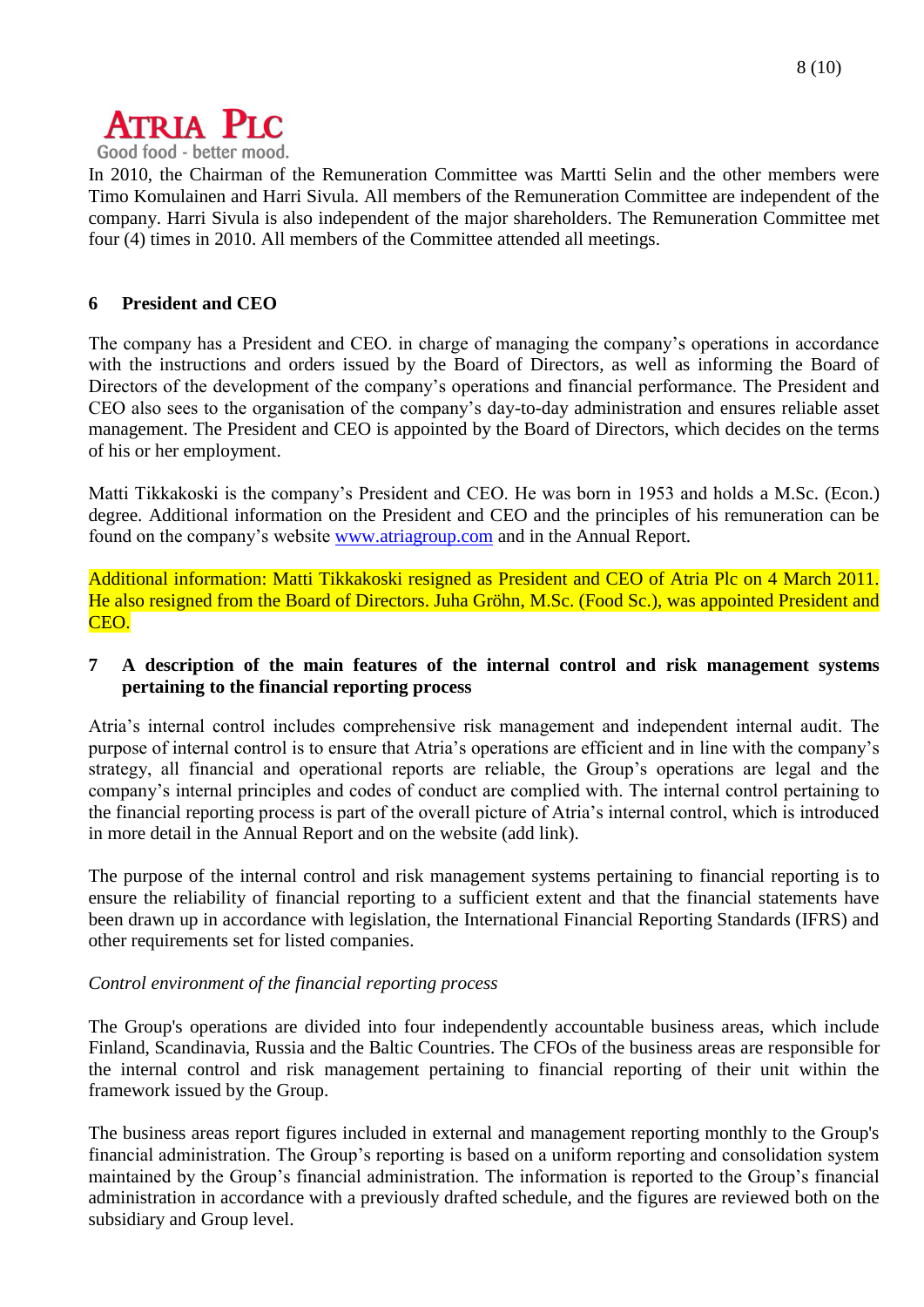

Good food - better mood.

The company's interim reports and consolidated financial statements are drawn up centrally in the Group's financial administration in accordance with the IFRS accounting standards. Business areas draw up financial statements complying with the local accounting practice and report the required information to the Group observing the uniform chart of accounts and IFRS accounting standards.

Atria uses the Group's reporting manual, which contains a general outline of the financial reporting process, its key outputs, schedules and detailed reporting guidelines. Principal Group policies and guidelines, such as financing and transfer pricing policies, the cost accounting manual and valuation instruction for biological assets also define the essential accounting principles and reporting procedures used in Atria. The above mentioned policies and guidelines are regularly updated, and all persons concerned are informed internally within the Group of any changes.

#### *Roles and responsibilities*

Atria's Board of Directors ensures that the procedures for internal control and risk management pertaining to the financial reporting process are defined and that the execution of these principles is monitored. The Board of Directors is in charge of the publication of interim reports and monitors the efficiency of the company's internal control, risk management systems and internal audit. The Group's President and CEO is responsible for the appropriate organisation of the internal control and risk management in Atria. The President and CEO also ensures the legality of the company's accounting and the reliability of asset management.

The CFO is responsible for developing the internal control pertaining to financial reporting, risk management procedures and reporting together with the Group's financial administration and the financial organisations of the business areas. The Group's financial administration monitors the correctness and timeliness of external reporting as well as compliance with provisions pertaining to reporting and sees to the development needs of financial reporting controls by monitoring the adequacy and efficiency of the said controls.

The CFOs of the business areas ensure that the Group's internal control and risk management procedures are complied with in their areas of responsibility and that the financial information reported by their unit is up-to-date, reliable and complies with local accounting rules.

#### *Risk management, control measures and monitoring*

Atria uses a uniform reporting and consolidation system. The standard format and accurate reporting system promote the reliability and correctness of Atria's financial reporting. Information required for the Group's external and management reporting is saved in the same database using the Group's chart of accounts. The reporting and consolidation system has improved the comparability of different business units and the analysis of the Group's financial reporting information. In conjunction with the implementation of the financial system, the Group's financial administration and internal control prepared monitoring controls in the financial reporting process.

The reporting and supervision of the whole Group and the different business areas are based on budgets and business plans approved by the Board of Directors and on monthly financial reporting. The key indicators monitored in monthly reporting are net sales, EBIT, ROCE, cash flow and relative profitability.

The company's reporting and consolidation system is utilised in ensuring the correctness of the monthly reporting. With this system, the Group's financial administration and the CFOs of the business areas are able to monitor critical errors or deviations. The financial management of a business area monitors the